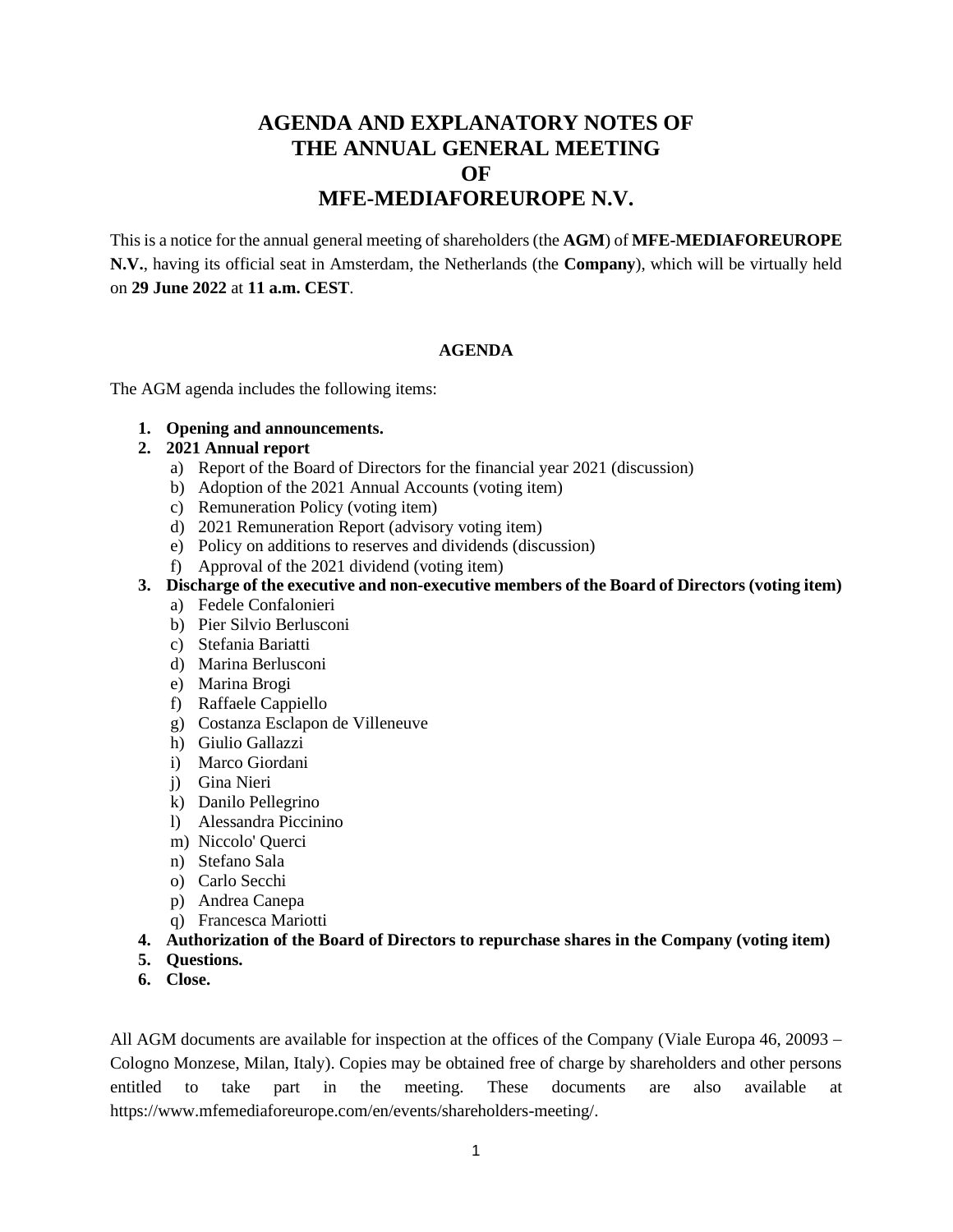## **EXPLANATORY NOTES TO THE AGENDA OF THE ANNUAL GENERAL MEETING OF SHAREHOLDERS OF MFE-MEDIAFOREUROPE N.V.**

#### *Item 2 – 2021 Annual report*

- *a) Report of the Board of Directors for the financial year 2021 (discussion)*  The Report of the Board of Directors of MFE-MEDIAFOREUROPE N.V. is part of the Company's 2021 Annual Report. For further details please refer to the "Directors' Report" section of the Annual Report.
- *b) Adoption of the 2021 Annual Accounts (voting item)*  Under this agenda item, it is proposed to the General Meeting to adopt the annual accounts for the financial year 2021 which can be found in the relevant section of the Company's 2021 Annual Report.

### *c) Remuneration Policy (voting item)*

It is proposed to the General Meeting to adopt the Remuneration Policy. The proposal includes the approval as referred to under article 2:135 (5) of the Dutch Civil Code. The full text of the proposed<br>Remuneration Policy is available on our website Remuneration Policy is available on our <https://www.mfemediaforeurope.com/en/events/shareholders-meeting/>

### *d) 2021 Remuneration Report (advisory voting item)*

The 2021 Remuneration Report is submitted to the General Meeting for an advisory vote. For further details please refer to the Directors' Remuneration Report which is set out in the "Remuneration Report" section of the Company's 2021 Annual Report.

*e) Policy on additions to reserves and dividends (discussion)* 

In accordance with the Dutch Corporate Governance Code and the articles of association of the Company, the Company has adopted the Policy on additions to reserves and dividends. The Company's dividend policy provides for the distribution of at least 50% of the consolidated ordinary net profit of the year. Every year, the Board of Directors of the Company will propose to the Shareholders' Meeting a dividend distribution based on the stated dividend policy taking into consideration also several factors including, but not limited to: general economic condition, the MFE's earnings, cash flow, financial condition, capital expenditure requirements and other factors deemed to be important by the Board of Directors.

*f) Approval of the 2021 dividend (voting item)* 

Under this agenda item, it is proposed to the General Meeting to make a dividend distribution, relating to the fiscal year 2021, equal to  $\epsilon$  0.05 for each ordinary class A and class B share. The aggregate amount of the proposed dividend and, consequently, the residual amount of the profits to be allocated to reserves, will vary depending on the actual number of outstanding shares on the ex-dividend date (thus excluding the treasury shares held at that date). In case of approval by the Shareholders' Meeting, the dividend (with detachment of dividend number 1 for the ordinary class A shares and number 2 for the ordinary class B shares) will be paid, depending on the timing of the settlement of the Voluntary Tender Offer on Mediaset España Comunicación S.A. announced on 15 March 2022 (VTO), on a date to be subsequently determined by the Board of Directors once the VTO calendar (and therefore also the issue date of the new shares entitled to receive the dividend) will have been determined or when it will be possible to assess a tentative calendar. Indicatively, based on what can be assumed to date, it is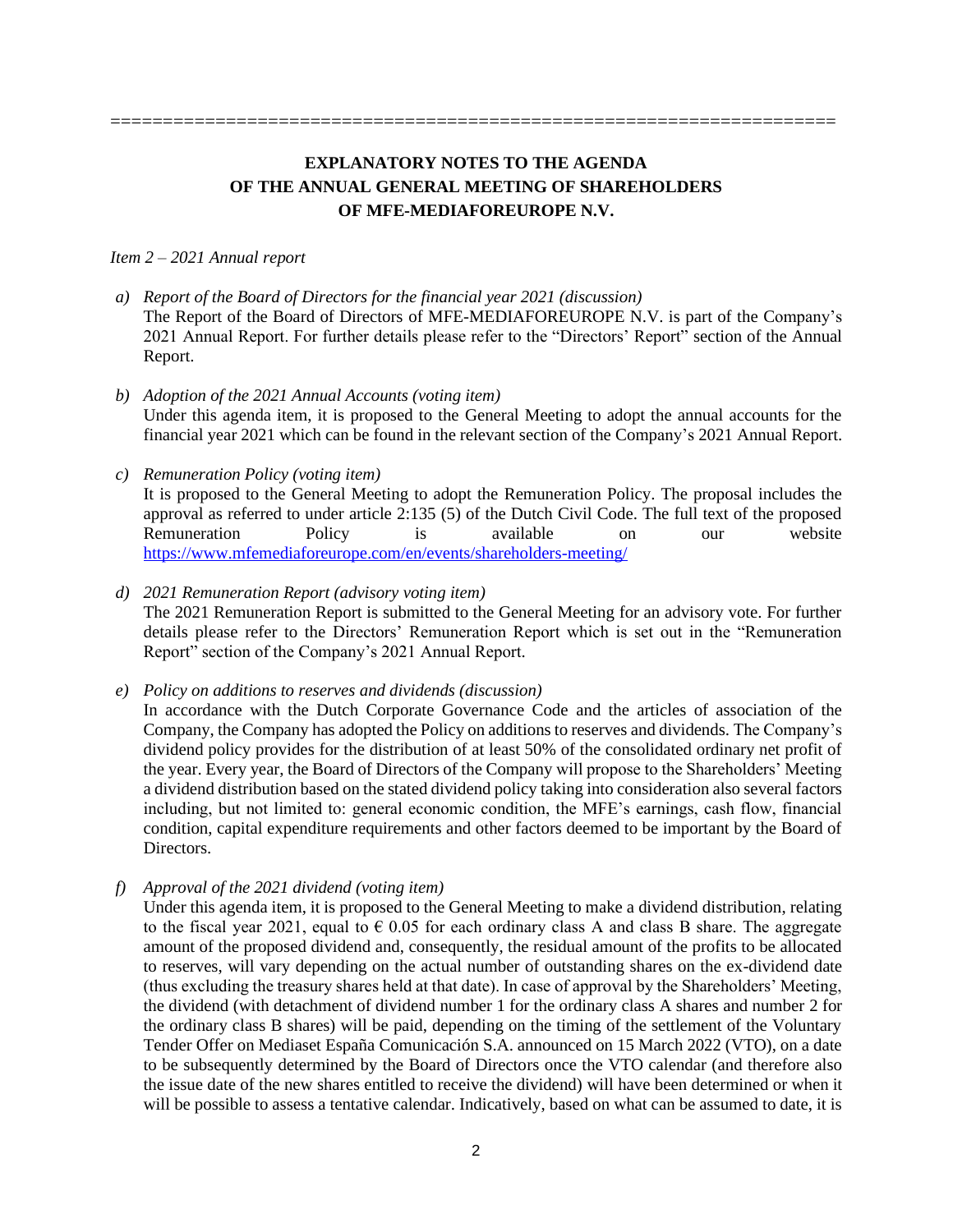expected that the dividend will be paid 21 September 2022 (with ex-dividend date on 19 September 2022 and record date on 20 September 2022) and in any case no later than November.

*Item 3 – Discharge of the executive and non-executive members of the Board of Directors (voting item)*

- *a) Fedele Confalonieri*
- *b) Pier Silvio Berlusconi*
- *c) Stefania Bariatti (from 23 June 2021)*
- *d) Marina Berlusconi*
- *e) Marina Brogi*
- *f) Raffaele Cappiello*
- *g) Costanza Esclapon de Villeneuve*
- *h) Giulio Gallazzi*
- *i) Marco Giordani*
- *j) Gina Nieri*
- *k) Danilo Pellegrino*
- *l) Alessandra Piccinino (from 23 June 2021)*
- *m) Niccolo' Querci*
- *n) Stefano Sala*
- *o) Carlo Secchi*
- *p) Andrea Canepa (from 1st January 2021 to 23 June 2021)*
- *q) Francesca Mariotti (from 1st January 2021 to 23 June 2021)*

The General Meeting is requested to grant discharge to the Executive Directorsin respect of the performance of their management duties as such management is apparent from the financial statements or otherwise disclosed to the General Meeting prior to the adoption of the Company's 2021 Annual Accounts and to grant discharge to the Non-Executive Directors in respect of the performance of their non-executive duties as such performance is apparent from the financial statements or otherwise disclosed to the General Meeting prior to the adoption of the 2021 Annual Accounts.

It is proposed to the General Meeting to resolve on the discharge of each member of the Board of Directors Individually. MFE intends to enable each shareholder to assess and approve the work of executive board and supervisory board members severally. It is in the opinion of the Company that granting discharge of board members by several resolutions for each director stands for modern and transparent corporate governance.

*Item 4 – Authorization of the Board of Directors to repurchase shares in the Company (voting item)*

The Board of Directors believes that it is advantageous for the Company to have the flexibility to acquire own shares, *inter alia*, to ensure coverage of the compensation plans by the Company and to enable the Board of Directors to carry out share buyback programs if the Board of Directors considers such buy-back be in the best interests of the Company and its shareholders.

Under this agenda item, it is proposed to the General Meeting to authorize the Board of Directors for a period of 18 months from the date of this annual meeting, i.e. until 29 December 2023, to acquire, in one or more transactions, a maximum number of shares in the capital of the Company up to 20% of the Company's issued share capital at the time of the relevant transactions, it being however understood that no repurchase of shares shall occur before the settlement of the VTO.

The repurchase can take place, by or on behalf of the Company, on the stock exchange, through a public tender offer, offer for exchange or through any such other means, as determined by the Board of Directors, for a minimum price, excluding expenses, of the nominal value of the shares concerned and a maximum price of an amount equal to 10% above the opening price on the day of acquisition of the relevant shares.